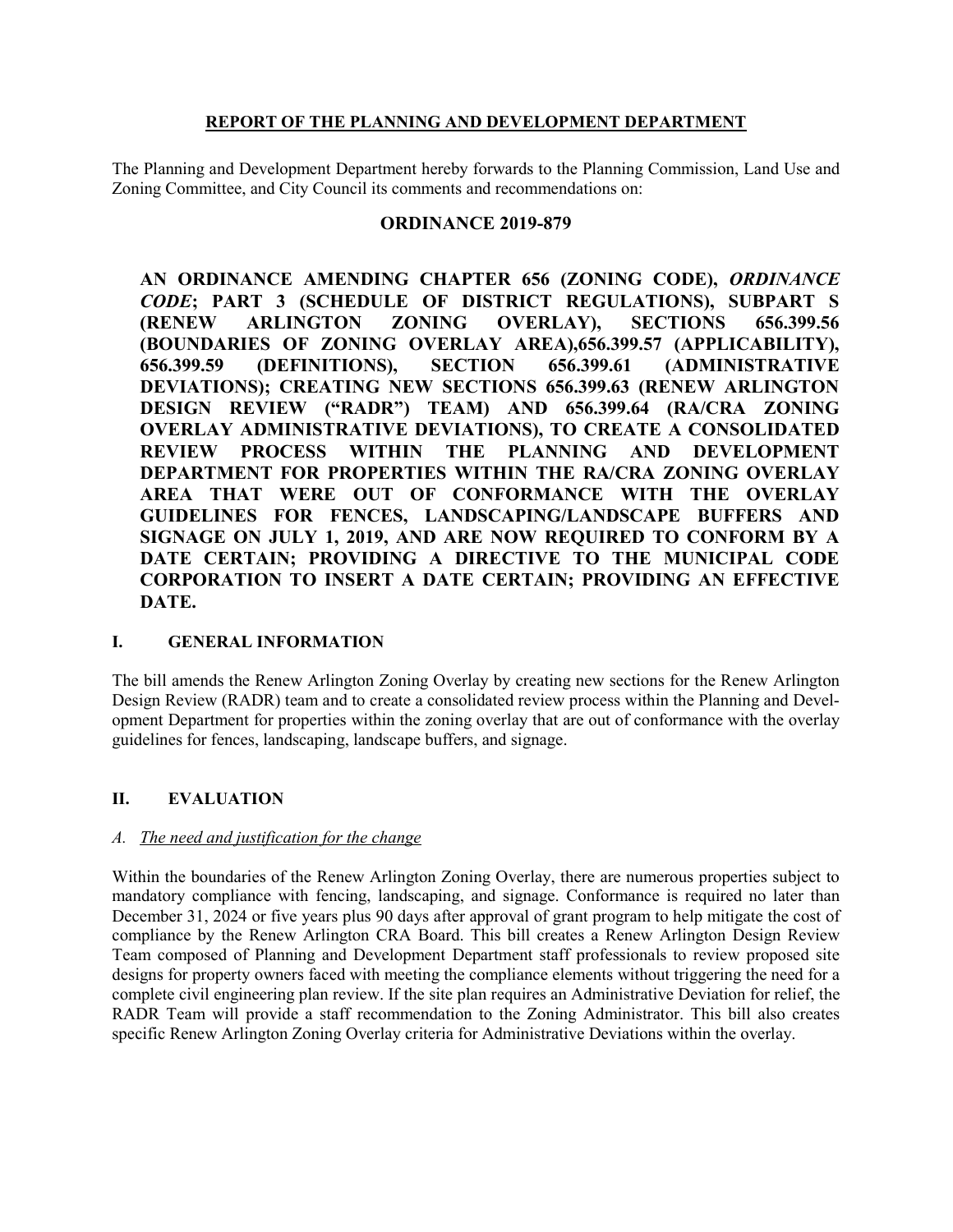#### B. Consistency with the Comprehensive Plan.

This bill is consistent with and furthers numerous Goals, Objectives, and Policies of the Comprehensive Plan Future Land Use Element:

FLUE Policy 1.1.8: Ensure that all future development and redevelopment meets or exceeds the requirements of all Land Development Regulations, including, but not limited to zoning, subdivision of land, landscape and tree protection regulations, and signage.

FLUE Policy 2.2.8: Encourage the redevelopment and revitalization of run-down and/or under-utilized commercial areas through a combination of regulatory techniques, incentives, and land use planning. Adopt redevelopment and revitalization strategies and incentives for private reinvestment in underutilized residential and/or commercial areas where adequate infrastructure to support redevelopment exists.

FLUE Policy 3.2.2: The City shall promote, through the Land Development Regulations, infill and redevelopment of existing commercial areas in lieu of permitting new areas to commercialize.

FLUE Objective 6.3: The City shall accommodate growth in Jacksonville by encouraging and facilitation new infill development and redevelopment on vacant, bypassed and underutilized land within areas that already have infrastructure, utilities, and public facilities, while addressing the needs of City residents.

## III. RECOMMENDATION

The Planning and Development Department recommends that Ordinance 2019-879 be APPROVED.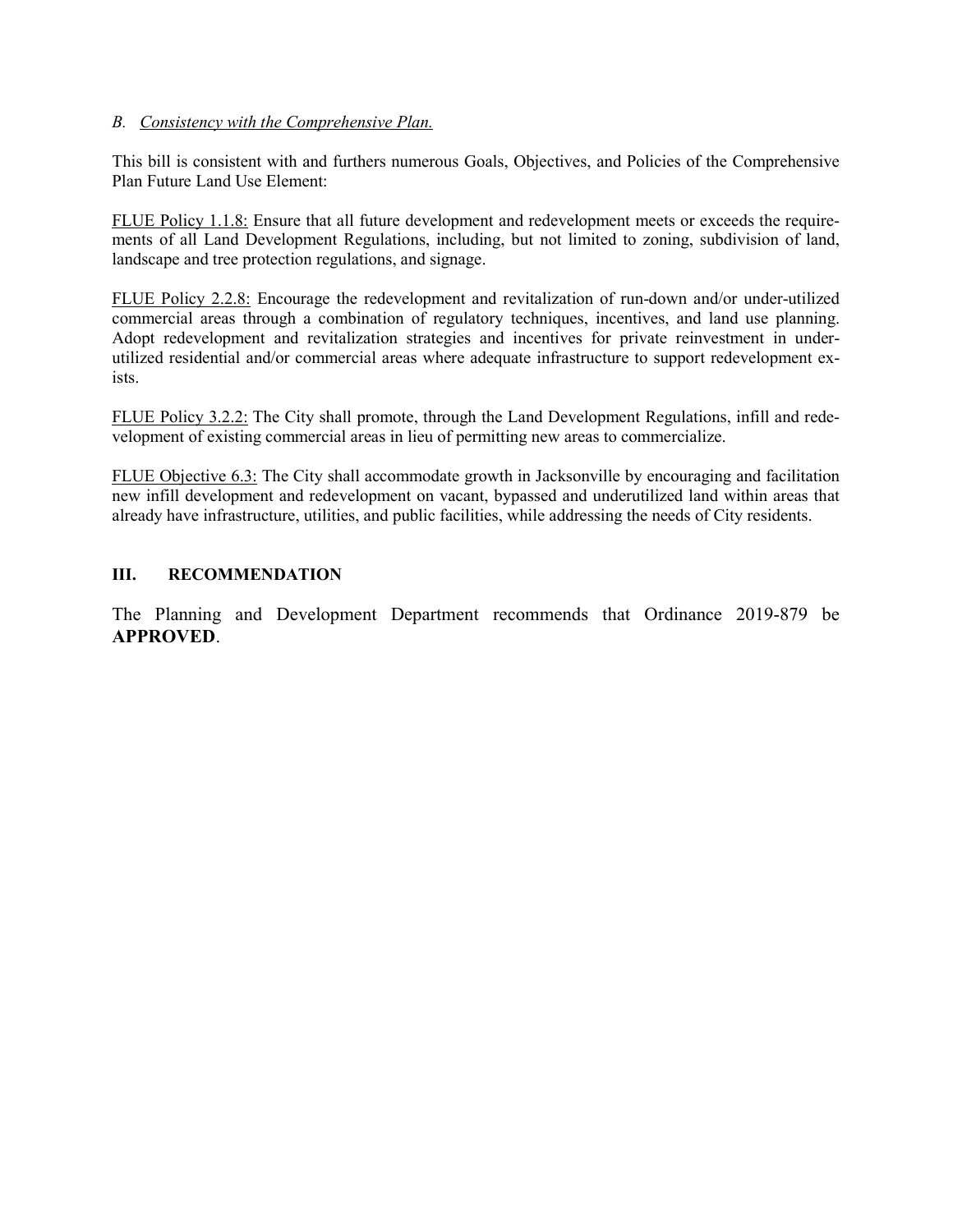1 Introduced by Council Member Morgan:

2

| 3  |                                                            |
|----|------------------------------------------------------------|
| 4  | ORDINANCE 2019-879                                         |
| 5  | AN ORDINANCE AMENDING CHAPTER 656 (ZONING CODE),           |
| 6  | ORDINANCE CODE; PART 3 (SCHEDULE OF DISTRICT               |
| 7  | REGULATIONS), SUBPART S (RENEW ARLINGTON ZONING            |
| 8  | OVERLAY), SECTIONS 656.399.56 (BOUNDARIES OF               |
| 9  |                                                            |
| 10 | (APPLICABILITY), 656.399.59 (DEFINITIONS),                 |
| 11 | SECTION 656.399.61 (ADMINISTRATIVE DEVIATIONS);            |
| 12 | CREATING NEW SECTIONS 656.399.63 (RENEW                    |
| 13 | ARLINGTON DESIGN REVIEW ("RADR") TEAM) AND                 |
| 14 | 656.399.64 (RA/CRA ZONING OVERLAY                          |
| 15 | ADMINISTRATIVE DEVIATIONS), TO CREATE A                    |
| 16 | CONSOLIDATED REVIEW PROCESS WITHIN THE PLANNING            |
| 17 | AND DEVELOPMENT DEPARTMENT FOR PROPERTIES WITHIN           |
| 18 | THE RA/CRA ZONING OVERLAY AREA THAT WERE OUT OF            |
| 19 | CONFORMANCE WITH THE OVERLAY GUIDELINES FOR                |
| 20 | FENCES, LANDSCAPING/LANDSCAPE BUFFERS AND                  |
| 21 | SIGNAGE ON JULY 1, 2019, AND ARE NOW REQUIRED TO           |
| 22 | CONFORM BY A DATE CERTAIN; PROVIDING A DIRECTIVE           |
| 23 | TO THE MUNICIPAL CODE CORPORATION TO INSERT A              |
| 24 | DATE CERTAIN; PROVIDING AN EFFECTIVE DATE.                 |
| 25 |                                                            |
| 26 | BE IT ORDAINED by the Council of the City of Jacksonville: |
| 27 | Section 1.<br>Chapter 656 (Zoning Code), PART 3. (SCHEDULE |

 $27$  Section 1. Chapter 656 (Zoning Code), PART 3. (SCHEDULE OF 28 DISTRICT REGULATIONS), SUBPART S. (RENEW ARLINGTON ZONING OVERLAY), 29 Ordinance Code, Amended. Chapter 656 (ZONING CODE), PART 3. (SCHEDULE 30 OF DISTRICT REGULATIONS), Subpart S (Renew Arlington Zoning Overlay), 31 | Ordinance Code, is hereby amended to read as follows: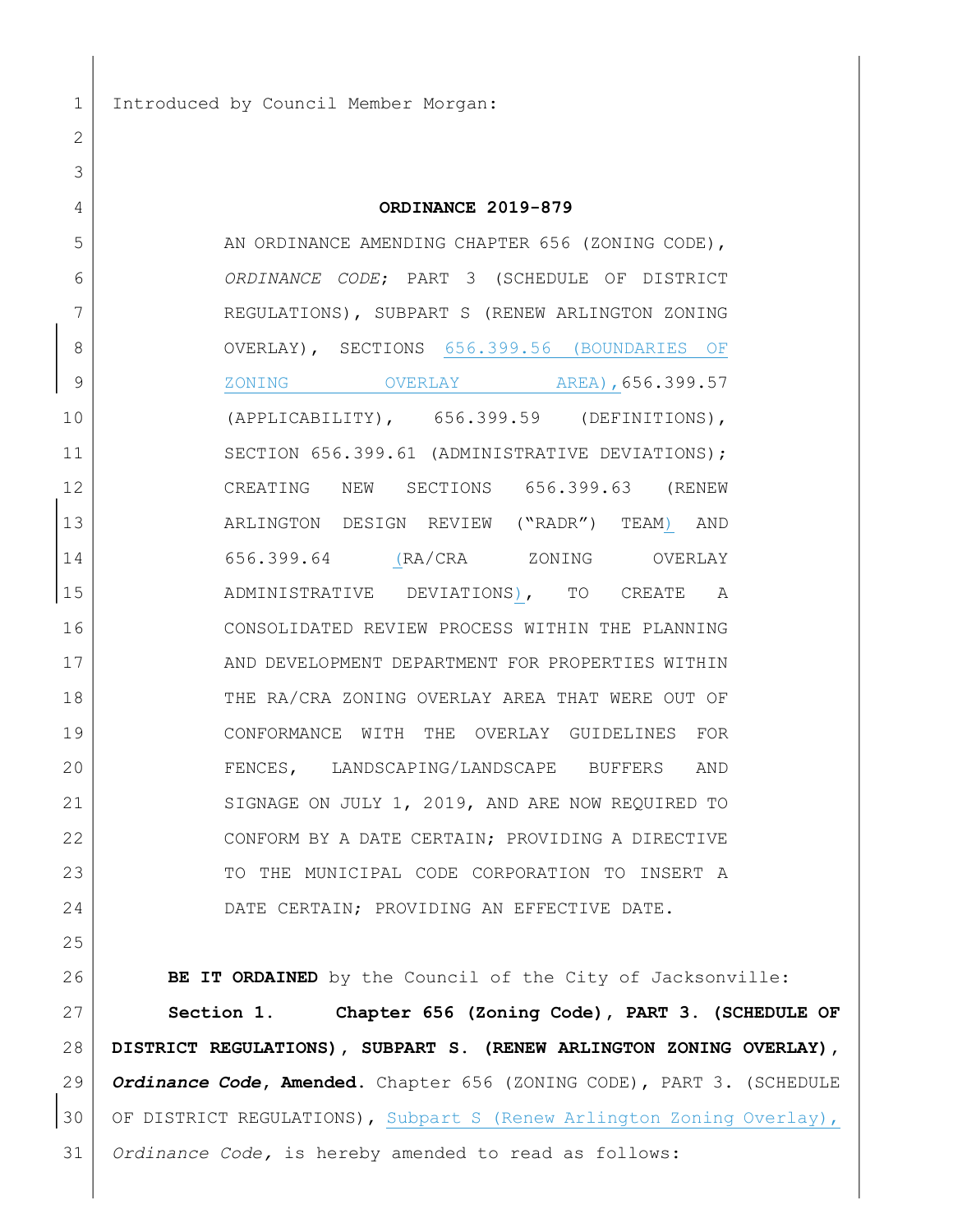1 CHAPTER 656. ZONING CODE.

2  $\vert$  \* \* \*

3 **PART 3. SCHEDULE OF DISTRICT REGULATIONS** 

4 **\* \* \* \*** 

5 SUBPART S. RENEW ARLINGTON ZONING OVERLAY

6  $\uparrow$  \* \* \*

 $7$  Sec. 656.399.56. – Boundaries of  $z$ oning overlay area Zoning 8 Overlay Area.

9  $\vert$  \* \* \*

 $10$  Sec. 656.399.57. - Applicability.

11 | A. Unless otherwise stated in this Subpart, when the 12 regulations of this Zoning Overlay impose a different restriction 13 upon the use of buildings or land, or upon the height of buildings, 14 or require other conditions than are imposed or required by other 15 ordinances, other than those ordinances approving Planned Unit 16 Development (PUD) adopted prior to this Subpart, the provisions of 17 this Subpart shall control. Additionally, the parking requirements 18 of this Zoning Overlay shall supersede any conflicting parking 19 requirements set forth in Part 6 of the Zoning Code. It is intended 20 that this Subpart shall be applied to support the RA/CRA designation 21 and characteristics of the Redevelopment/Zoning Overlay Area and to 22 guide development and redevelopment to support the goals and 23 objectives contained in the Comprehensive Plan and the RA/CRA 24 Redevelopment Plan.

25  $\vert$  \* \* \*

26 F. Unless otherwise specified in this Subpart, non-conforming 27 High Intensity Uses, as described in subsection 656.399.60, that are 28 located within any Character Area shall bring their existing non-29 conforming development characteristics such as, but not necessarily 30 limited to, site layout; building form and finish materials; building 31 location; parking; lighting; walkways; and screening for non-

 $- 2 -$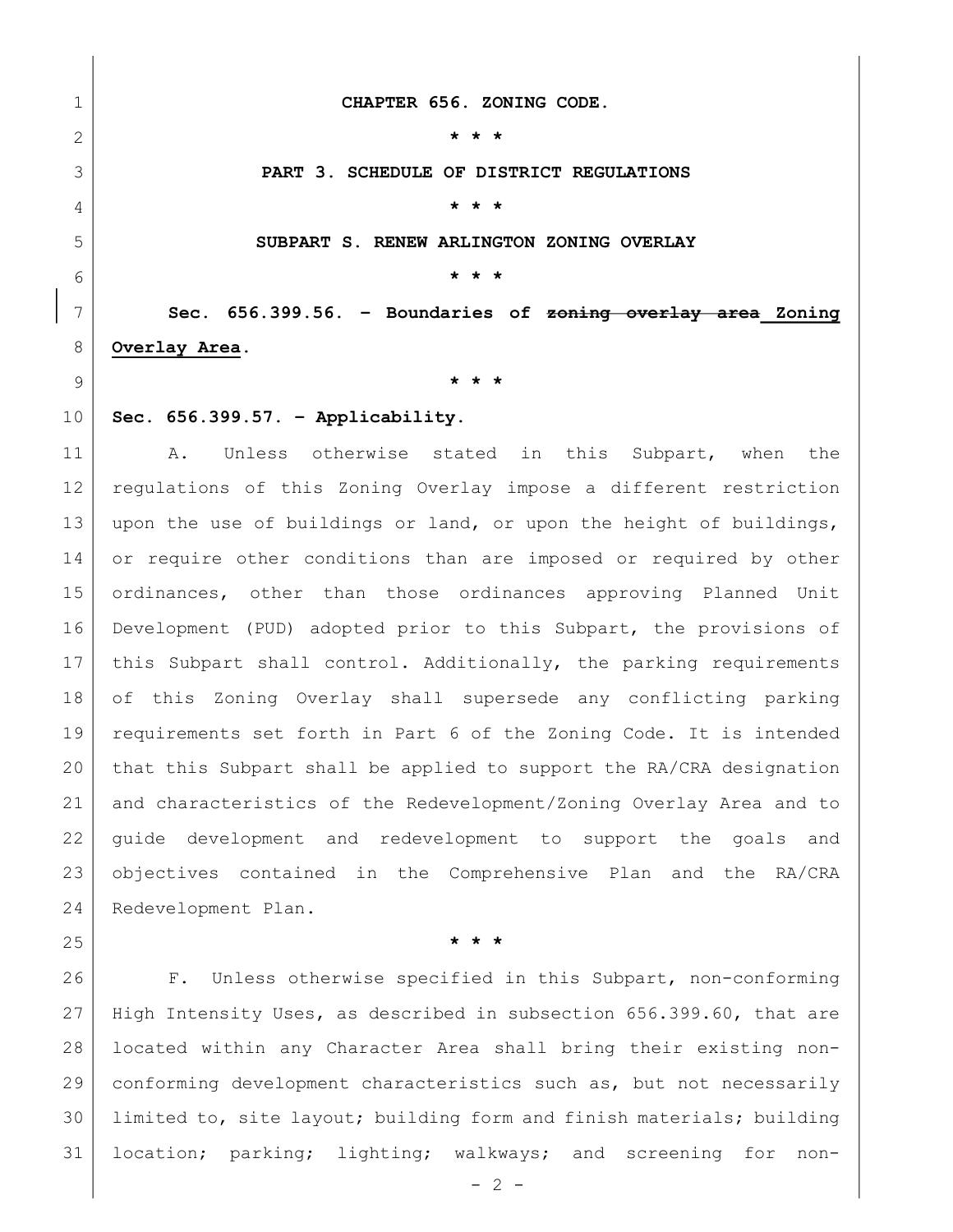1 residential and multi-family uses into compliance upon either:  $2$  reoccupation of the structure when such use ceases for more than  $s$ ix 3 | months; or upon a Major Renovation, as that term is defined in this 4 Subpart.

5 1. Reoccupation of the structure when such use ceases for more 6 than six months; or

7 2. A Major Renovation, as that term is defined in this 8 Subpart.

9 G. Unless otherwise specified in this Subpart, all non-10 conforming uses other than High Intensity Uses that are located in 11 any Character Area, shall bring their existing non-conforming 12 development characteristics such as, but not necessarily limited to, 13 | parking; lighting; walkways; and screening for non-residential and 14 | multi-family uses, into compliance upon either:

- 15 1. Reoccupation of the structure when such use ceases for more 16 than six months; or
- 17 2. A Major Renovation, as that term is defined in this Subpart. 18 | H. Mandatory Compliance elements and deadline. For purposes 19 of the Term for mandatory compliance with these regulations for 20 signage, screening and landscape buffers in all Character Areas, the 21  $\vert$  Term shall begin on January 1, 2020 and end on December 31, 2024. 22 Three elements of site improvements (Fencing, Landscaping/Landscape 23 Buffers, and Signage) make up the "Mandatory Compliance elements." 24 These elements are required to conform to this Zoning Overlay by the 25 later of December 31, 2024, or five years plus 90 days after a grant 26 program to help mitigate the cost of compliance is approved by the 27 RA/CRA Board. This Mandatory Compliance is required regardless of 28 whether the thresholds listed in subsection F or G above have been 29 | met, and is required for all Character Areas.
- 

## $30$   $\star \star \star$

 $31$  Sec. 656.399.59. - Definitions. The definitions contained in Part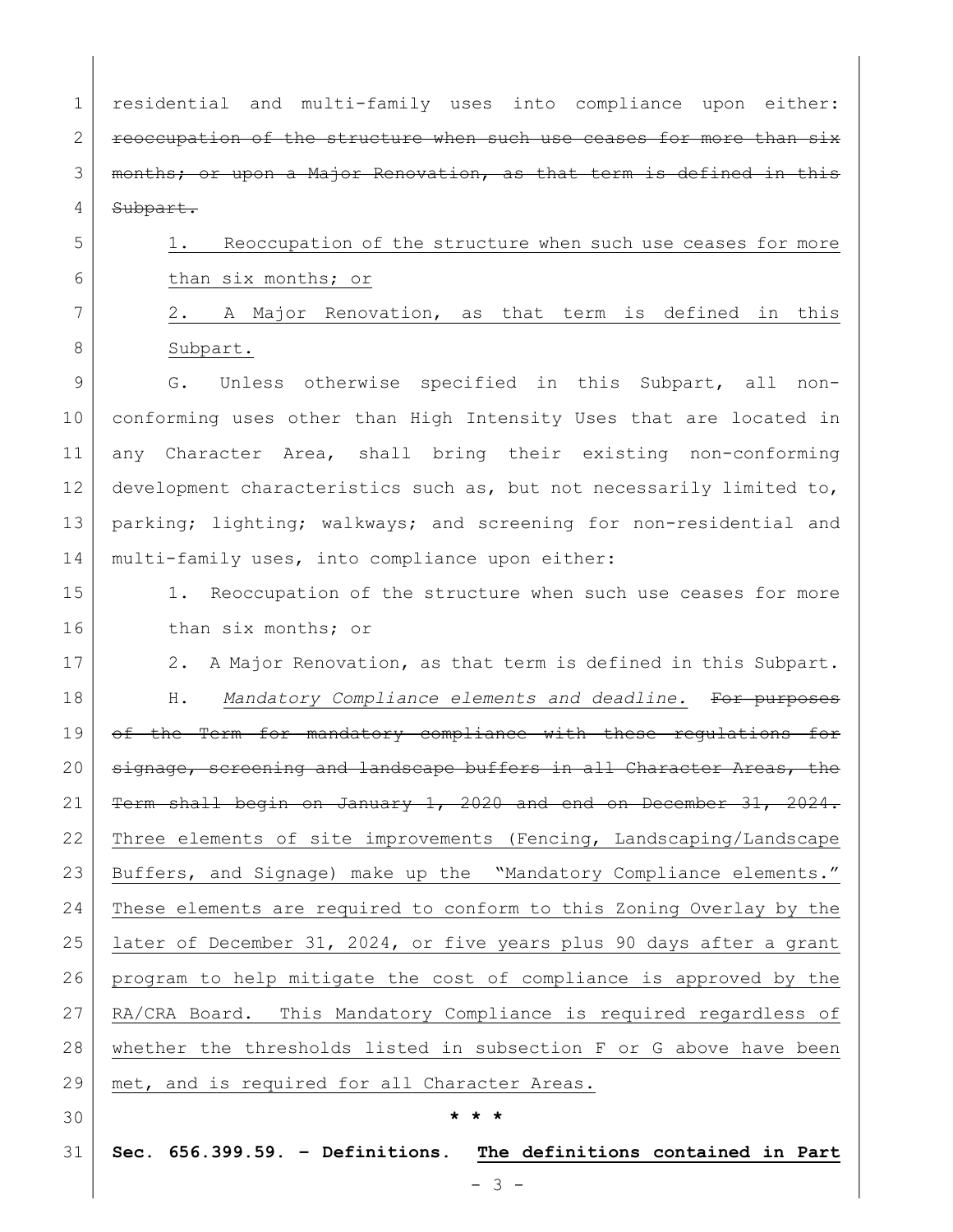# 1 | 16 of the Zoning Code shall apply unless otherwise defined in this 2 Subpart.

3 A. The definitions contained in Part 16 of the Zoning Code 4 shall apply unless otherwise defined in this Subpart.

 $5$  1. Brewpub means a microbrewery operating in conjunction with 6 a restaurant.

 $7$   $2.$  Building Scale means the relationship between the mass of a 8 building and its surroundings, including the width of the 9 street, open space, and mass of surrounding buildings.

10 3. Major Renovation means a total cumulative expansion, repair, 11 or renovation of existing development, not including 12 improvements made in order to comply with this Subpart, that is 13 greater than or equal to 50 percent of the assessed value of the 14 | lot improvements at the start of any three-year period, 15 according to the Property Appraiser within any three-year 16 period, or the total square footage of a structure is expanded 17 by 50 percent or greater, as well as any cumulative square 18 footage expansions totaling 50 percent.

19 Mandatory Compliance deadline means the later of December 31, 20 2024, or five years plus 90 days after a grant program to help 21 mitigate the cost of compliance is approved by the RA/CRA Board. 22 Mandatory Compliance elements means the three design standard 23 elements of Fences, Landscaping/Landscape Buffers and Signage, 24 as regulated in all Character areas, that property owners are 25 required to bring into compliance with the Zoning Overlay by the 26 Mandatory Compliance deadline.

 $27$   $4.$  Mass means the three-dimensional bulk of a structure 28 determined by the height, width, and depth.

29  $\vert$  5. Microbrewery means an establishment or facility in which 30 beer is produced for on-premises consumption (taproom) where 31 production does not exceed 10,000 barrels per year and where

 $- 4 -$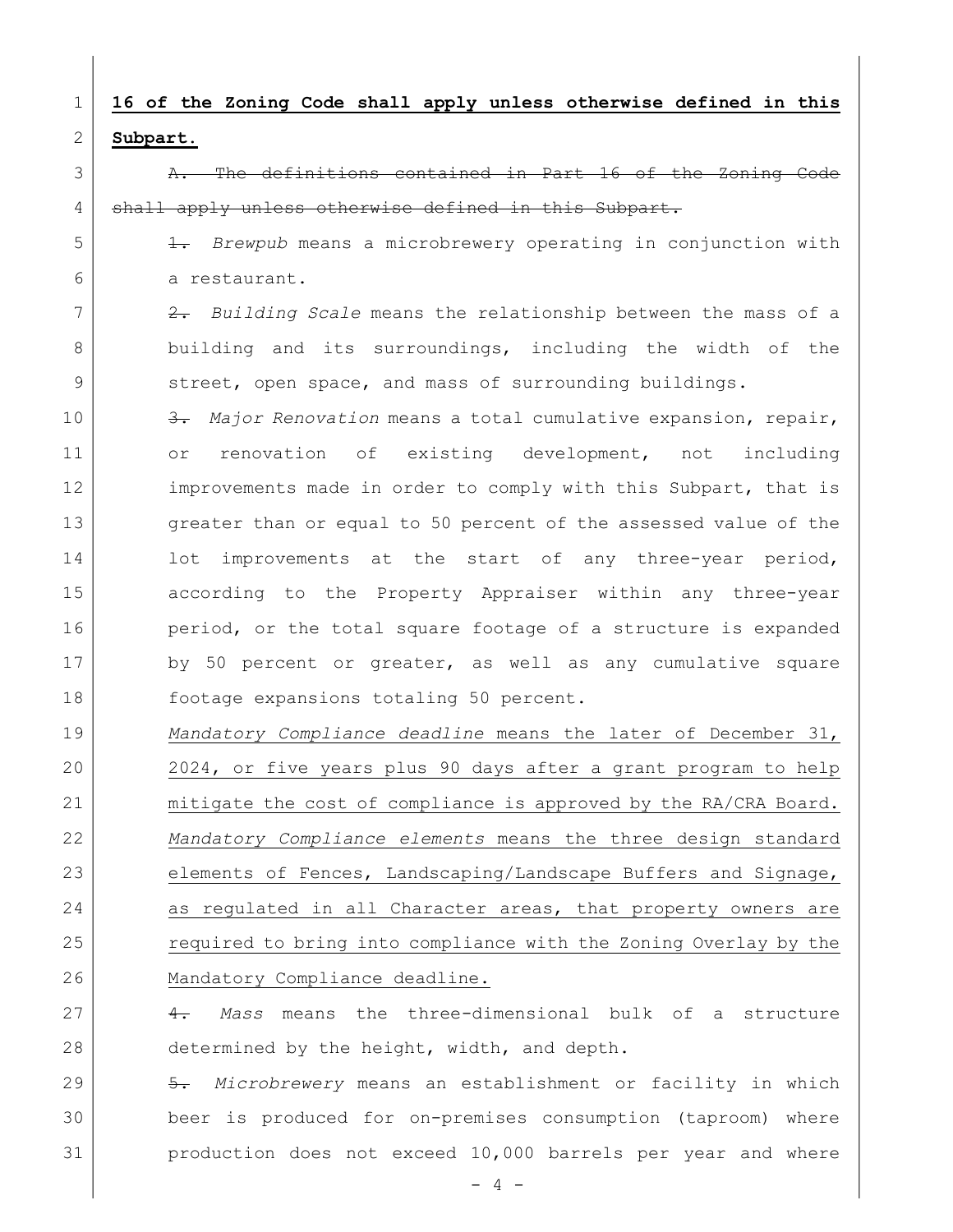1 off-site sales to a state licensed wholesaler do not exceed 75 2 percent of production. Microbreweries may sell their product to 3 the public via a wholesaler or retailer or directly to the 4 consumer through carry-outs or taproom.

 $5$  6. Pedestrian Scale means the relationship between a person and 6 their surroundings, including the width of the street and the 7 height, mass, and design of surrounding buildings.

8 3. 8 7. Public Space means public squares, greens, plazas and 9 10 neighborhood parks, pocket parks, riverwalks, and pedestrian 10 spaces.

11 | RA/CRA Mandatory Compliance Grant means a grant, 12 administered by the Office of Economic Development ("OED"), 13 available to property owners with sites that were not in 14 conformance as of July 1, 2019 with any of the three Mandatory 15 Compliance elements. The grant is designed to aid those property 16 owners in complying with the requirements of the Zoning Overlay. 17 The Grant guidelines and application forms are available on the 18 OED website.

19 | RA/CRA Designer means a landscape architect, architect, 20 engineer, or other designer whose services OED will provide, 21 at no cost to the property owner, to assist the property owner 22 with design services to formulate a schematic site plan ("site 23 plan") in order redesign the site to obtain conformance with the 24 Zoning Overlay, to the extent practicable. The property owner 25 may choose to utilize the RA/CRA Designer or may use their own 26 appropriate design professional. However, in order to utilize 27 the consolidated review process of the Renew Arlington Design 28 Review team, the site plan must be reviewed and approved by the 29 RA/CRA Designer prior to submittal to the RADR team.

30 Renew Arlington Design Review team ("RADR") means the 31 Planning and Development Department staff charged with providing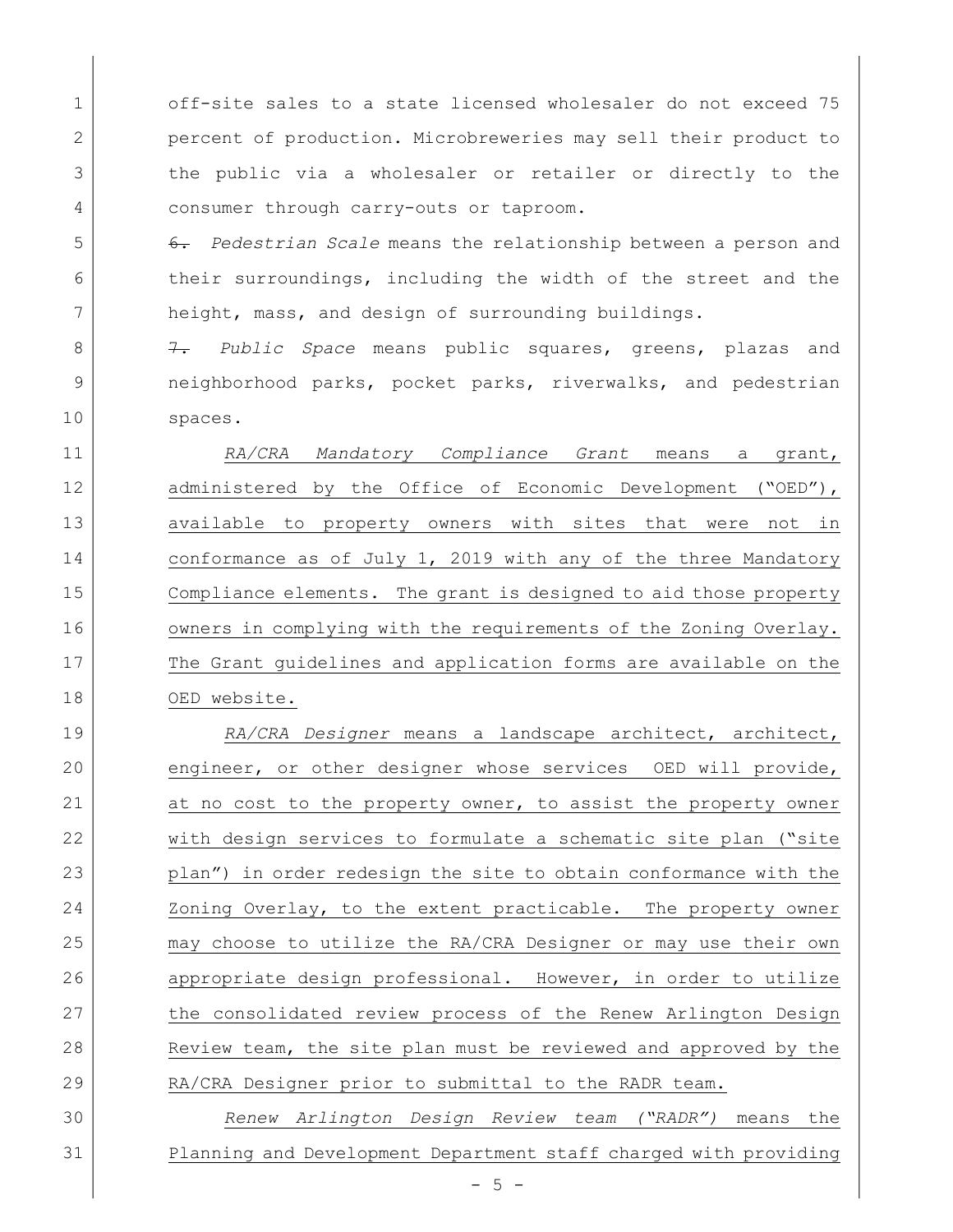| 1  | a consolidated review of site plans addressing the Mandatory          |
|----|-----------------------------------------------------------------------|
| 2  | Compliance elements for the permitting process pursuant to Sec.       |
| 3  | 656.399.63, and for recommendations regarding Administrative          |
| 4  | Deviations pursuant to Sec. 656.399.64.                               |
| 5  | * * *                                                                 |
| 6  | Sec. 656.399.61. - Administrative deviations Reserved.                |
| 7  | Administrative Deviations will be allowed for requests for relief     |
| 8  | from the strict application of this Subpart under the following       |
| 9  | conditions:                                                           |
| 10 | A. No Administrative Deviation will be allowed for a reduction        |
| 11 | in Lot Area for High Intensity Uses; and                              |
| 12 | B. An Administrative Deviation may be given for parking               |
| 13 | reductions only if the requirements of the Landscape Code (Part       |
| 14 | 12 of the Zoning Code) are fully met.                                 |
| 15 | * * *                                                                 |
| 16 | Section 2. Creating a new<br>Section 656.399.63<br>(RENEW             |
| 17 | ARLINGTON DESIGN REVIEW ("RADR") TEAM and 656.3993.64656.399.64       |
| 18 | (RA/CRA ZONING OVERLAY ADMINISTRATIVE DEVIATIONS), Ordinance Code. A  |
| 19 | new Section 656.399.63 (Renew Arlington Design Review ("RADR") Team,  |
| 20 | Chapter 656 (ZONING CODE), Part 3 (Schedule of District Regulations), |
| 21 | Subpart S (Renew Arlington Zoning Overlay) Ordinance Code and         |
| 22 | 656.399.64 (RA/CRA Zoning Overlay Administrative Deviations), Chapter |
| 23 | 656 (ZONING CODE), Part 3 (Schedule of District Regulations), Subpart |
| 24 | S (Renew Arlington Zoning Overlay) Ordinance Code, is hereby created  |
| 25 | to read as follows:                                                   |
| 26 | Sec. 656.399.63. - Renew Arlington Design Review ("RADR") Team.       |
| 27 | Purpose. Because the sites within the Renew Arlington Zoning<br>Α.    |
| 28 | Overlay boundaries are generally smaller in size and present a        |
| 29 | challenge to meet the Mandatory Compliance element<br>unique          |
|    |                                                                       |
| 30 | requirements of the Zoning Overlay due to the history of road         |
| 31 | widening and in some instances a change of use in the area from       |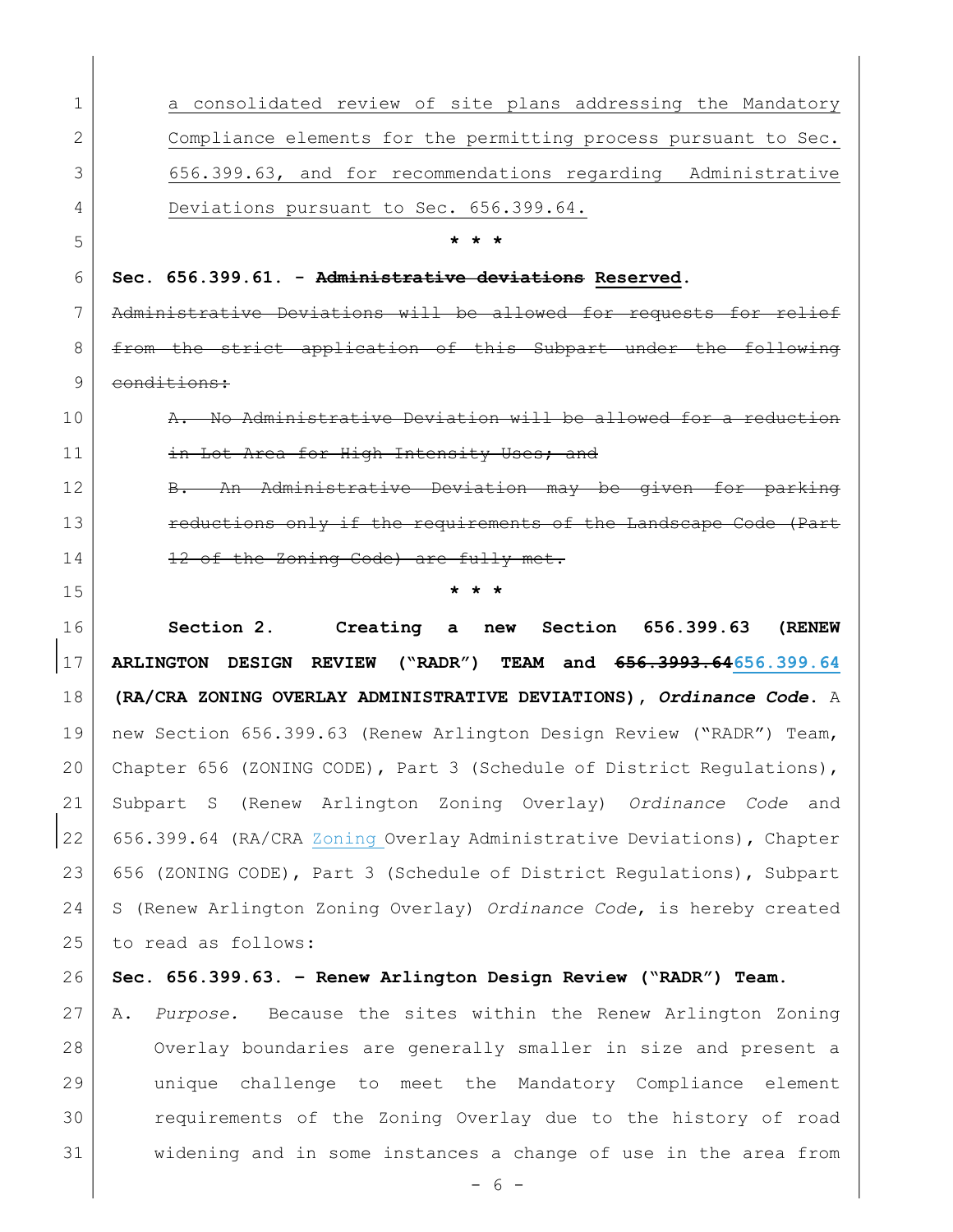1 single family residential to office, retail and service 2 establishments, a select group of Planning and Development 3 Department staff professionals have been chosen to review 4 proposed site designs for property owners faced with meeting the 5 Standards of the Mandatory Compliance elements, without 6 triggering the need for a complete civil plan ("10-set") review 7 by the Department.

8 Property owners with sites that were not in conformance as of 9 July 1, 2019 with any of the three Mandatory Compliance elements 10 may apply for a RA/CRA Mandatory Compliance Grant and may avail 11 themselves of the RA/CRA Designer. The property owner may choose 12 to utilize the RA/CRA Designer or may use their own appropriate 13 design professional. However, in order to utilize the RADR team 14 process, the site plan must be reviewed and approved by the RA/CRA 15 Designer prior to submittal to the RADR team. The RADR team will 16 **provide a consolidated review of the site design regarding the** 17 | Mandatory Compliance elements within the context with of the 18 | Zoning Overlay. <del>This will include a review of not only the</del> 19 | Mandatory Compliance elements, but of all elements and 20 requirements of the Zoning Overlay.

- 21 B. Members. The Director of Planning and Development shall appoint 22 the persons holding the following positions to the RADR team: 23  $1a.$  City Landscape Architect;
- 24 2b. Planning Services Manager;
- 25 3e. Chief of Current Planning, or their designee;
- 26 4d. Senior Traffic Technician; and
- 27 5e. Others as appointed by the Director as deemed necessary.
- 28 | C. Duties and Authority. While the The RADR team may only be used 29 by property owners that are faced with meeting the standards of 30 the Mandatory Compliance elements within the Mandatory Compliance  $31$  deadline., the RADR team is responsible for reviewing not only

- 7 -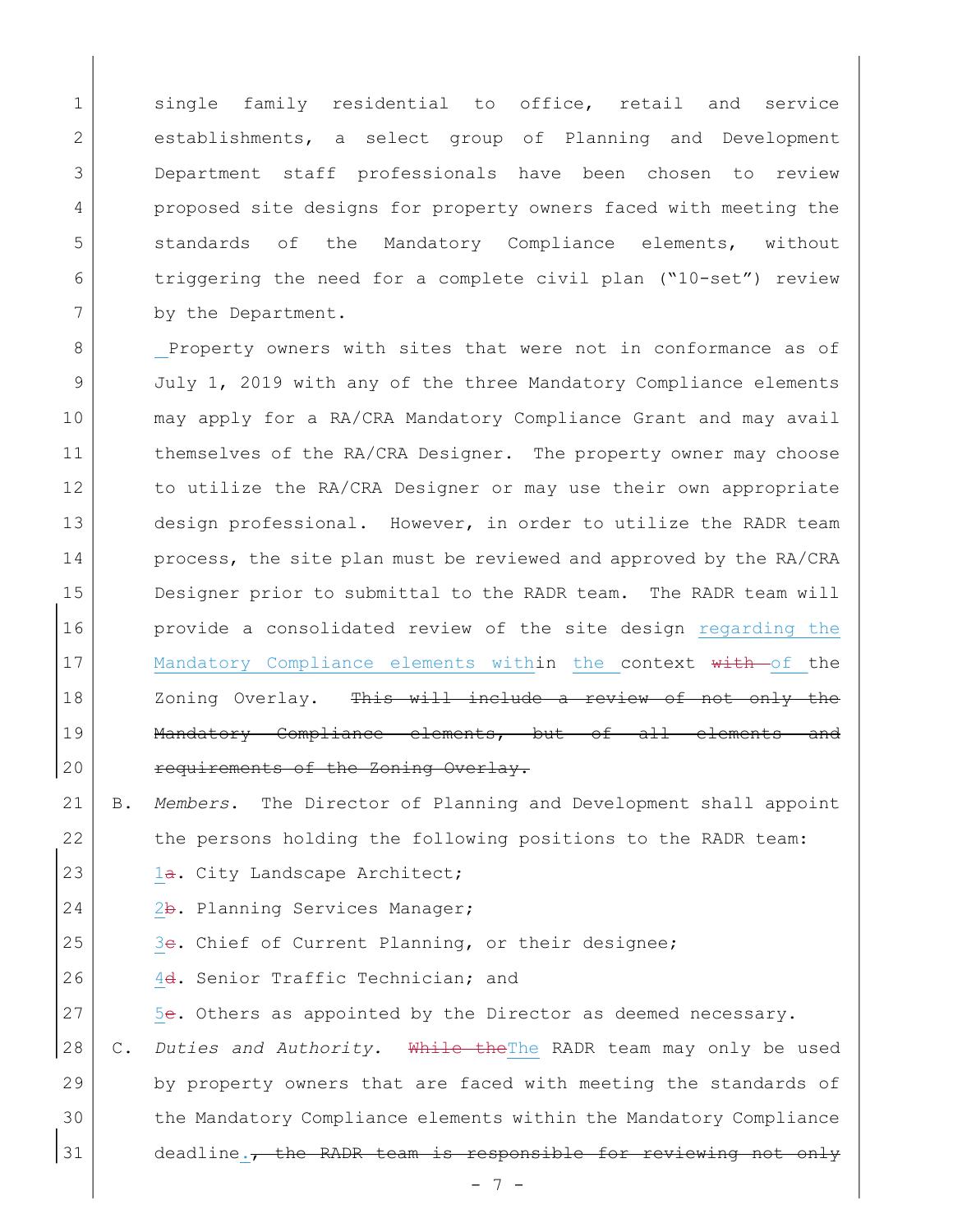1 those elements, but all elements of the Zoning Overlay. However, 2 if requested, the RADR team, at their discretion, may review and 3 comment on other elements of the Zoning Overlay standards as part 4 of the review of the Mandatory Compliance elements of a parcel.

5 1. Site Plan approval. Preliminary review of the schematic 6 site plan by the RADR team is the first step. At this point, 7 the RADR team will determine whether the design: (a) will 8 | Sequire an Administrative Deviation; (b) will require 9 conventional civil plan ("10-set") review by the Department 10 due to the complexity of the design; or (c) may progress to 11 construction drawings prepared by a professional for final 12 review by the RADR team for a site development permit. The 13 RADR team may approve site plans for permitting taking into 14 consideration all requirements of the Zoning Overlay 15 including the removal and/or relocation of impervious 16 surfaces, a revision to traffic circulation and number of 17 parking spaces, while still maintaining clear site triangles 18 and general functionality of the site.

19 2. Administrative Deviation staff report. If one or more 20 Administrative Deviations are required for ultimate final 21 site plan approval, the RADR team is responsible for 22 providing a staff recommendation to the Zoning Administrator 23 considering each of the RA/CRA Zoning Overlay Deviation 24 Criteria as listed in Sec. 656.399.64 as related to the 25 Mandatory Compliance element(s) at issue. If Administrative 26 Deviation(s) are required, those must be sought prior to a 27 final approval of the site plan. At their discretion, if 28 the design requires an Administrative Deviation for an 29 element or elements in addition to the Mandatory Compliance 30 elements, the RADR team may include that element or elements 31 in their staff report to the Zoning Administrator.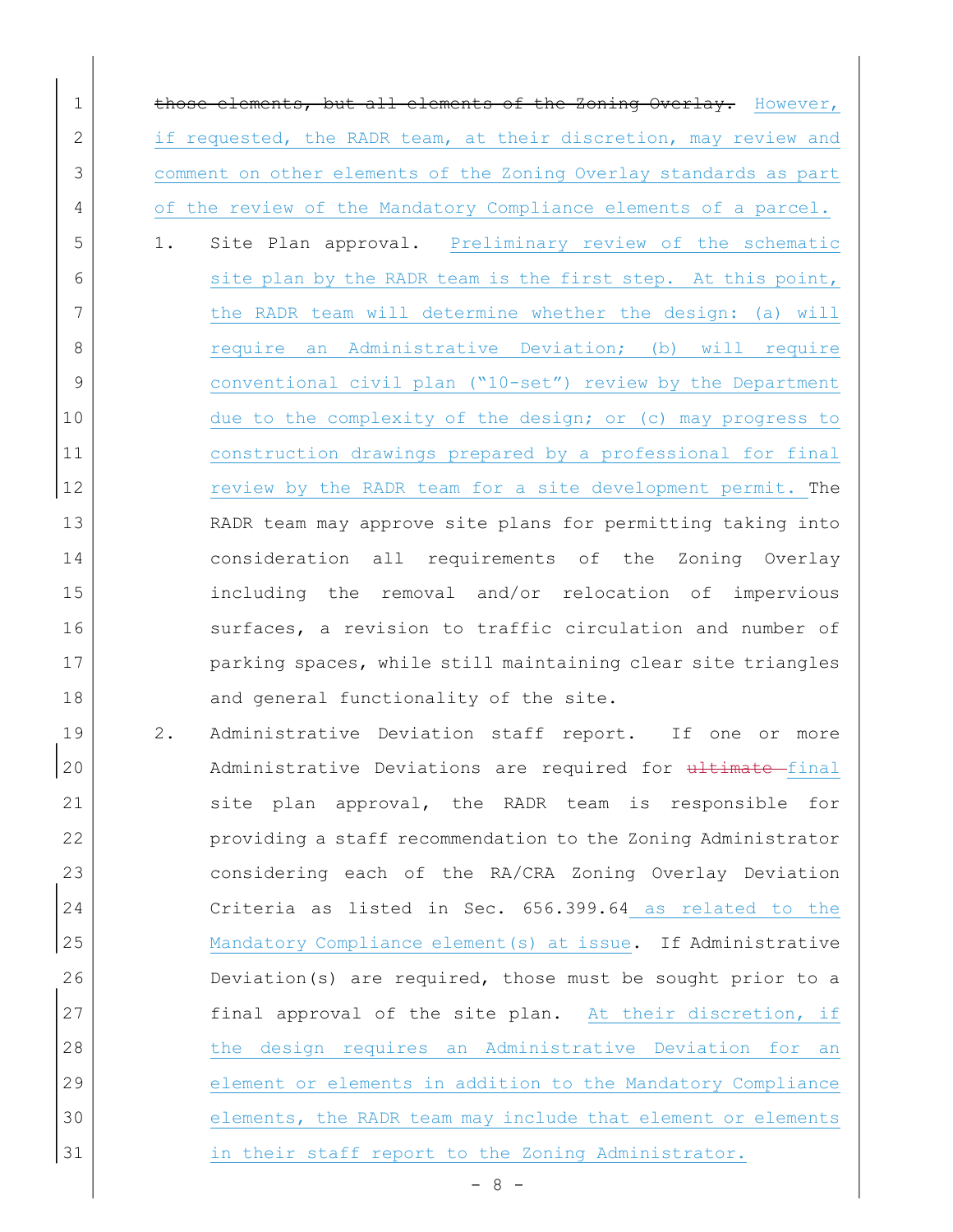- 1 3. Further review. If the redesign of the site is particularly 2 complex, it may become necessary for the submittal to 3 proceed through the conventional Development Services 4 Division process.
- 5 D. Applicant Eligibility. Only owners of properties which contain 6 the Mandatory Compliance elements of a Fence, Landscaping/  $7$  Landscape Buffer, or a Sign existing as of July 1, 2019 that is 8 not in compliance with the Zoning Overlay, or which property lacks 9 a compliant Fence, or Landscaping/Landscape Buffer, or Sign on 10 July 1, 2019, are entitled to utilize  $\Theta$   $\pm$  the RADR team. The site 11 | plan presented to the RADR team must have been prepared by or 12 approved by the RA/CRA Designer prior to submittal to the RADR 13 team.
- 14 E. Development Procedure and Process for permit to bring the 15 Mandatory Compliance elements of Fencing, Landscaping/Landscape 16 Buffer and Signage into compliance. All applicants shall provide 17 the following information to the RADR team:
- 18 1. A City Development Number ("CDN") may beis required in order to 19 Submit plans for preliminary review, but will be required for 20 submittal of plans for final review. The City Development Number 21 Request Form, available in the Concurrency and Mobility 22 | Management System Handbook, must indicate in the 23 "Development/Project Name" field that this project is within the 24 Renew Arlington Zoning Overlay. The Form should be submitted 25 | to the Development Services Division Concurrency and Mobility 26 | Management Systems Office.
- 27 2. A vicinity plan and digital photographs showing the project in 28 relation to the surrounding blocks and streets (include all 29 properties within a minimum of 300 feet of project property 30 boundary lines);
- 31 3. A boundary survey of existing property showing all buildings,

- 9 -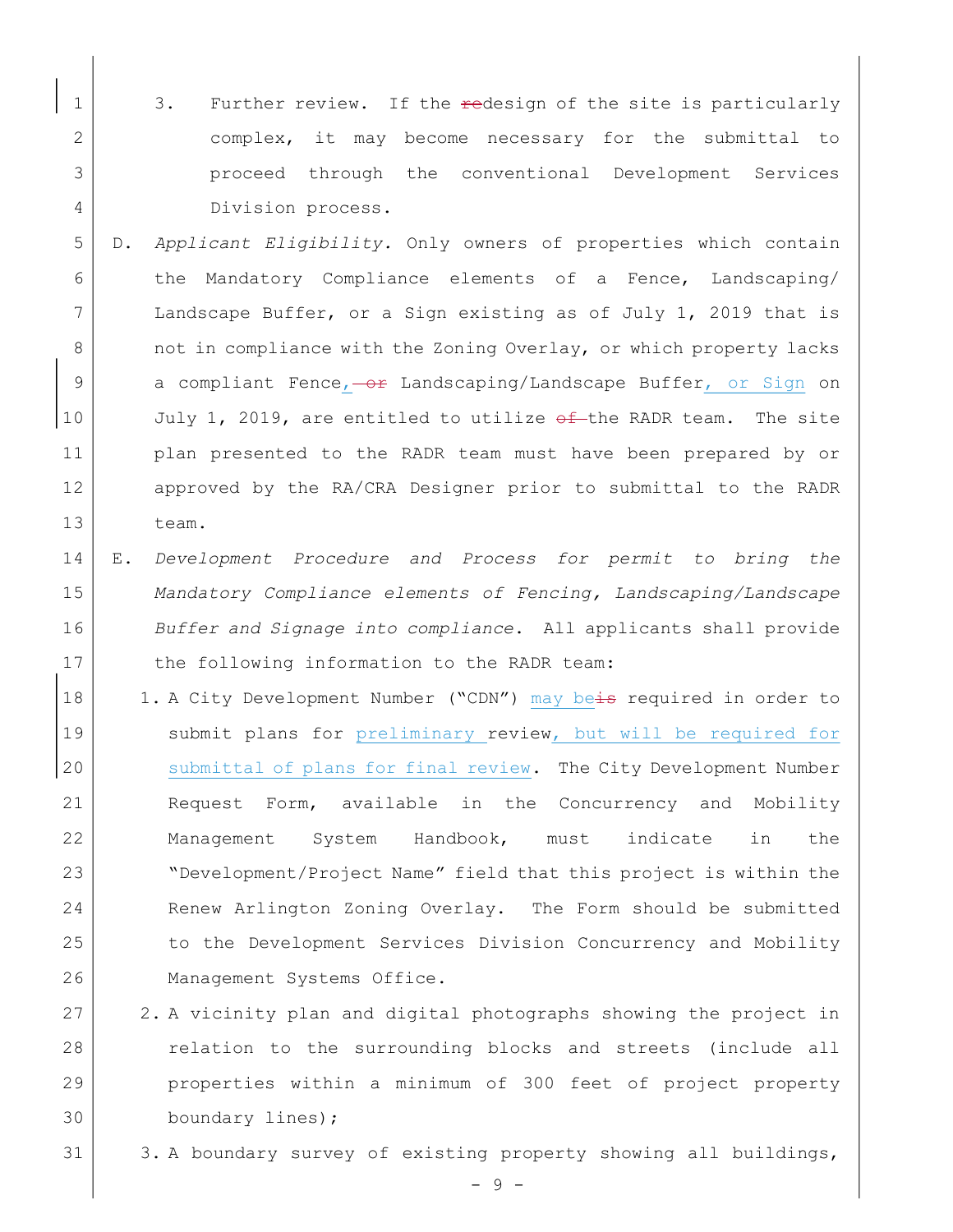1 **protected trees, and impervious areas on the subject site as** 2 well as the buildings, driveways and other impervious surfaces 3 within 100 linear feet from all property lines, including the 4 right-of-way line.

- 5 4. If impervious areas are to be added, relocated, or rebuilt which 6 would likely effect current drainage patterns, the applicant 7 must also provide a topographical survey and site design 8 drawings prepared by an appropriate registered professional 9 which shall include, as a minimum, storm drainage systems 10 consistent with the City's Land Development Procedures Manual, 11 City of Jacksonville ordinances, and the St. Johns River Water 12 | Management District requirements. The RADR team has the 13 discretion to request additional information relative to the 14 design.
- 15 5. The applicant shall provide a schematic site plan ("site plan") 16 drawn to nominal scale such as  $1"=10'$  or  $1"=20'$  by a landscape 17 architect, architect, engineer or other qualified person. The 18 site plan must either be prepared by or reviewed by the RA/CRA 19 Designer prior to submittal to the RADR team.
- 20 F. RADR preliminary review for Site Development permit.
- 21 | 1. The RADR team shall review site plans at least monthly, if any 22 have been submitted.
- 23 2. The RADR team shall determine if the site plan is in compliance 24 with not only the Mandatory Compliance elements, but also the 25 Zoning Overlay requirements in totality as they apply to that 26 **particular site and the Zoning Overlay.**
- 27  $\vert$  a. If the site plan is in compliance with the Zoning Overlay, 28 the property is eligible for a Site Development permit 29 | Telative to those elements. At this point, the property 30 | OWNER COULD proceed with construction documents prepared 31 by a licensed professional for final review by the RADR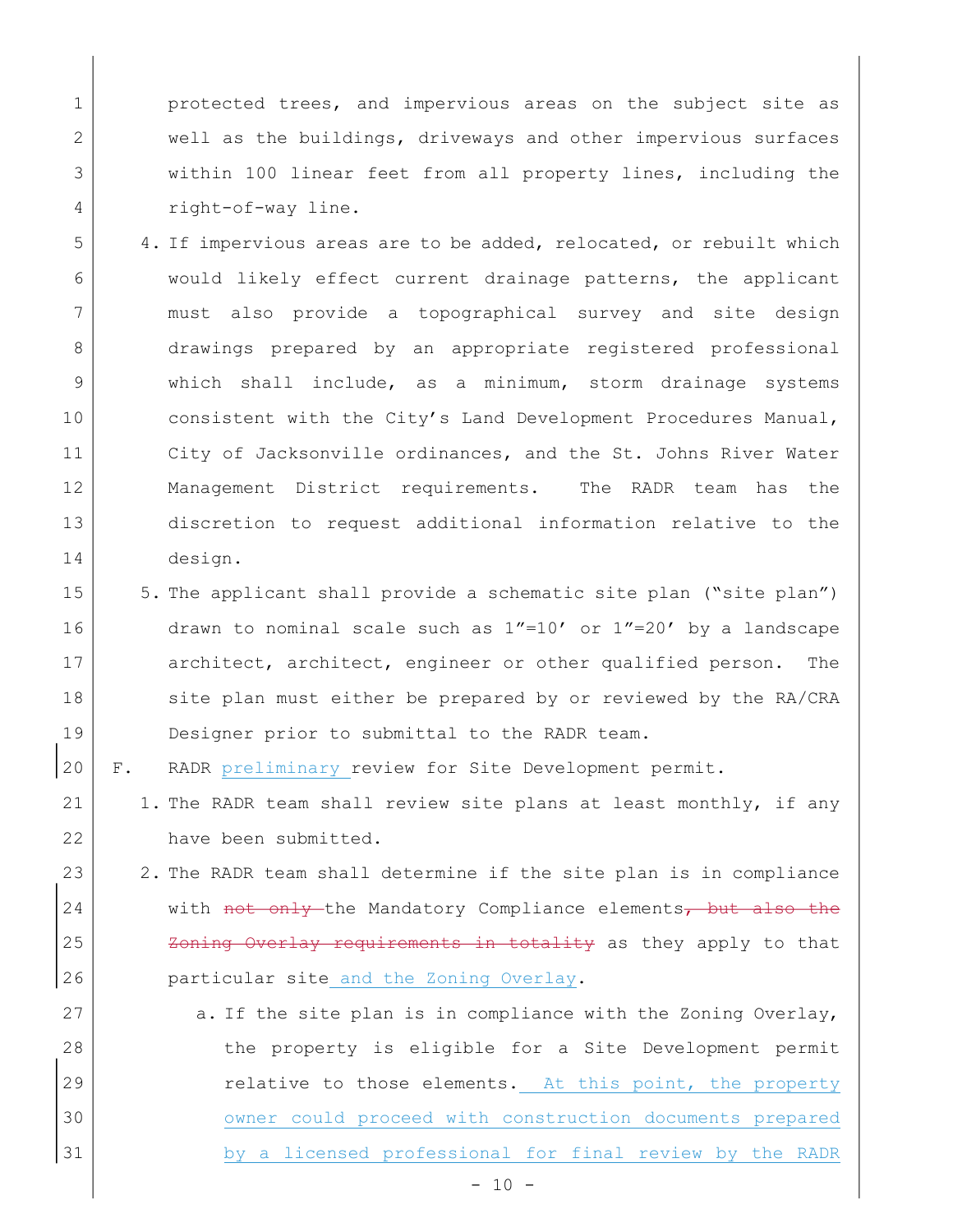| 1  | team and issuance of the Site Development permit.                   |
|----|---------------------------------------------------------------------|
| 2  | b. If the site plan is not in compliance with the Zoning            |
| 3  | Overlay and an Administrative Deviation is required, the            |
| 4  | RADR team shall prepare and forward a staff report with a           |
| 5  | recommendation regarding the Administrative Deviation to            |
| 6  | Zoning Administrator regarding the Mandatory<br>the                 |
| 7  | Compliance elements. At their option, the RADR team may             |
| 8  | also include elements additional to the Mandatory                   |
| 9  | Compliance elements in the report for consideration by the          |
| 10 | Zoning Administrator.                                               |
| 11 | c. The staff report shall consider each of the RA/CRA Zoning        |
| 12 | Overlay Administrative Deviation Criteria for each                  |
| 13 | Deviation sought.                                                   |
| 14 | d. The Zoning Administrator shall follow the procedures for         |
| 15 | public input pursuant to Part 1 of the Zoning Code (Chapter         |
| 16 | 656, Ordinance Code).                                               |
| 17 | 3. RADR final review for Site Development permit. If the            |
| 18 | Administrative Deviation(s) is approved, at this point the          |
| 19 | property owner could proceed with construction documents            |
| 20 | prepared by a licensed professional for final review by the RADR    |
| 21 | team and issuance of the site Development permit. If the            |
| 22 | Administrative Deviation is denied, the property owner may          |
| 23 | appeal pursuant to this Subpart, or significantly redesign the      |
| 24 | site plan for resubmittal.                                          |
| 25 | Section 656.399.64. - RA/CRA Zoning Overlay Administrative          |
| 26 | Deviations.                                                         |
| 27 |                                                                     |
|    | A. Administrative Deviation requests heard by Zoning Administrator. |
| 28 | Pursuant to Sec. 656.101, Ordinance Code, an Administrative         |
| 29 | Deviation may be granted by the Zoning Administrator, after due     |
| 30 | notice and hearing, for a relaxation of certain Zoning Code         |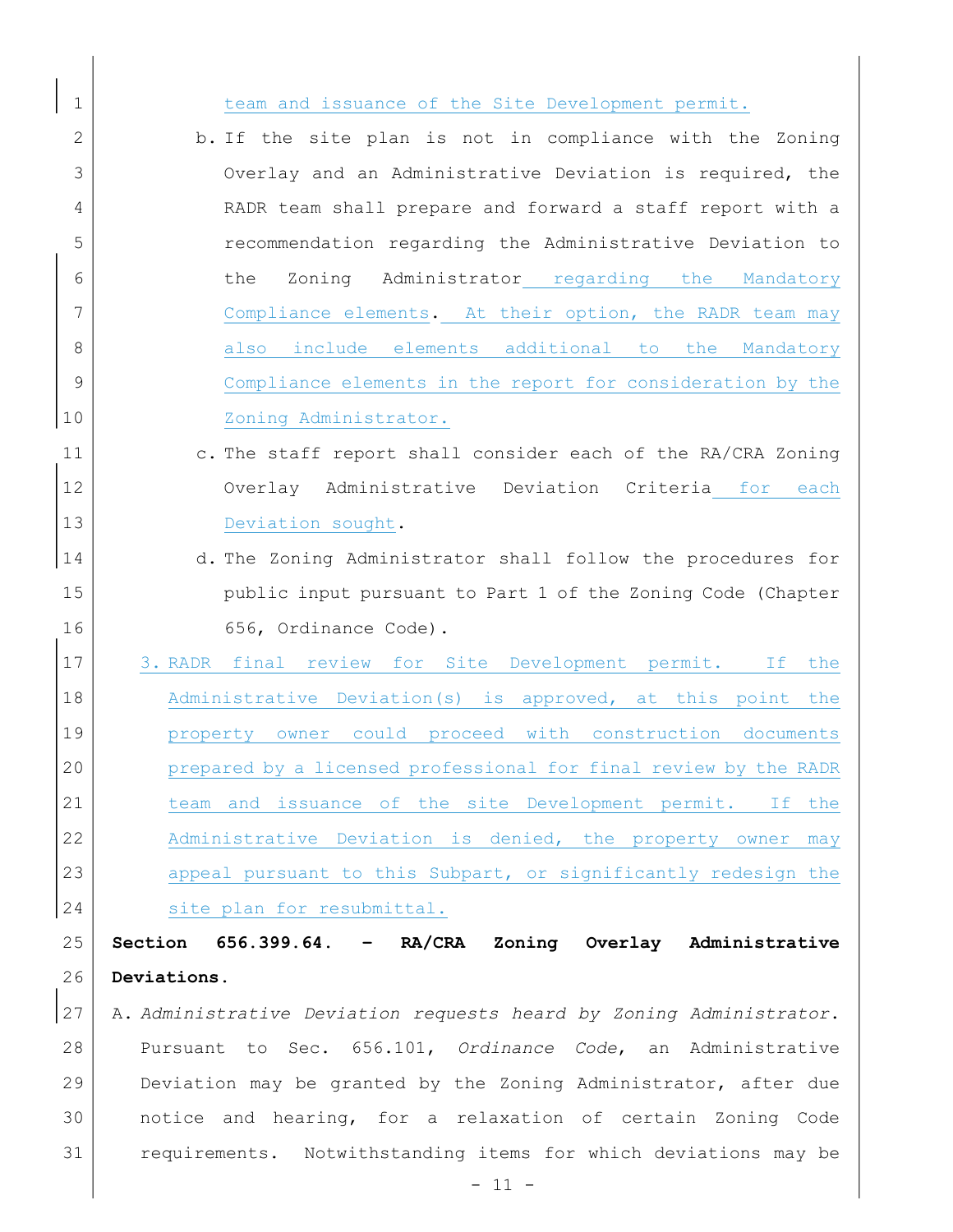| $\mathbf 1$ | allowed in other areas of Jacksonville, within the Renew Arlington     |
|-------------|------------------------------------------------------------------------|
| 2           | Zoning Overlay, the Zoning Administrator may allow deviations for      |
| 3           | the following:                                                         |
| 4           | 1. Reduce minimum lot area, unless the property is a High Intensity    |
| 5           | Use as described in this Zoning Overlay;                               |
| 6           | 2. Reduce required yards;                                              |
| 7           | 3. Reduce the minimum number of required off-street parking spaces,    |
| 8           | so long as the landscaping requirements of this Zoning Overlay         |
| 9           | are fully met;                                                         |
| 10          | 4. Reduce the minimum landscaping requirements;                        |
| 11          | 5. Increase the maximum lot coverage;                                  |
| 12          | 6. Adjust required driveway aisle widths, parking stall dimensions,    |
| 13          | and allow tandem parking;                                              |
| 14          | 7. Consider on-street parking to meet parking requirements;            |
| 15          | 8. Increase the allowable maximum height of structures, including      |
| 16          | fences, but not signs;                                                 |
| 17          | 9. Increase the maximum number of off-street parking spaces so long    |
| 18          | as the landscaping is not also reduced, and either a professional      |
| 19          | study indicating that more spaces are warranted is performed and       |
| 20          | approved by the Department, or the request is consistent with          |
| 21          | the current edition of the ITE parking Generation Manual; and          |
| 22          | Decrease lot width so long as at least 80 percent of the<br>10.        |
| 23          | existing context development pattern is similar.                       |
| 24          | B. Review. In order to approve a Deleviation, the Zoning Administrator |
| 25          | must find in the affirmative for each of the RA/CRA Zoning Overlay     |
| 26          | Deviation Criteria below and report on the balance between the         |
| 27          | interest of the public, the property owner, and the community.         |
| 28          | C. RA/CRA Zoning Overlay Deviation Criteria.                           |
| 29          | 1. There are unique site characteristics such as parcel                |

 $\overline{\phantom{a}}$ 

 $30$  shape, location, existing utility easements, etc. that 31 | Prevent development consistent with the Zoning Overlay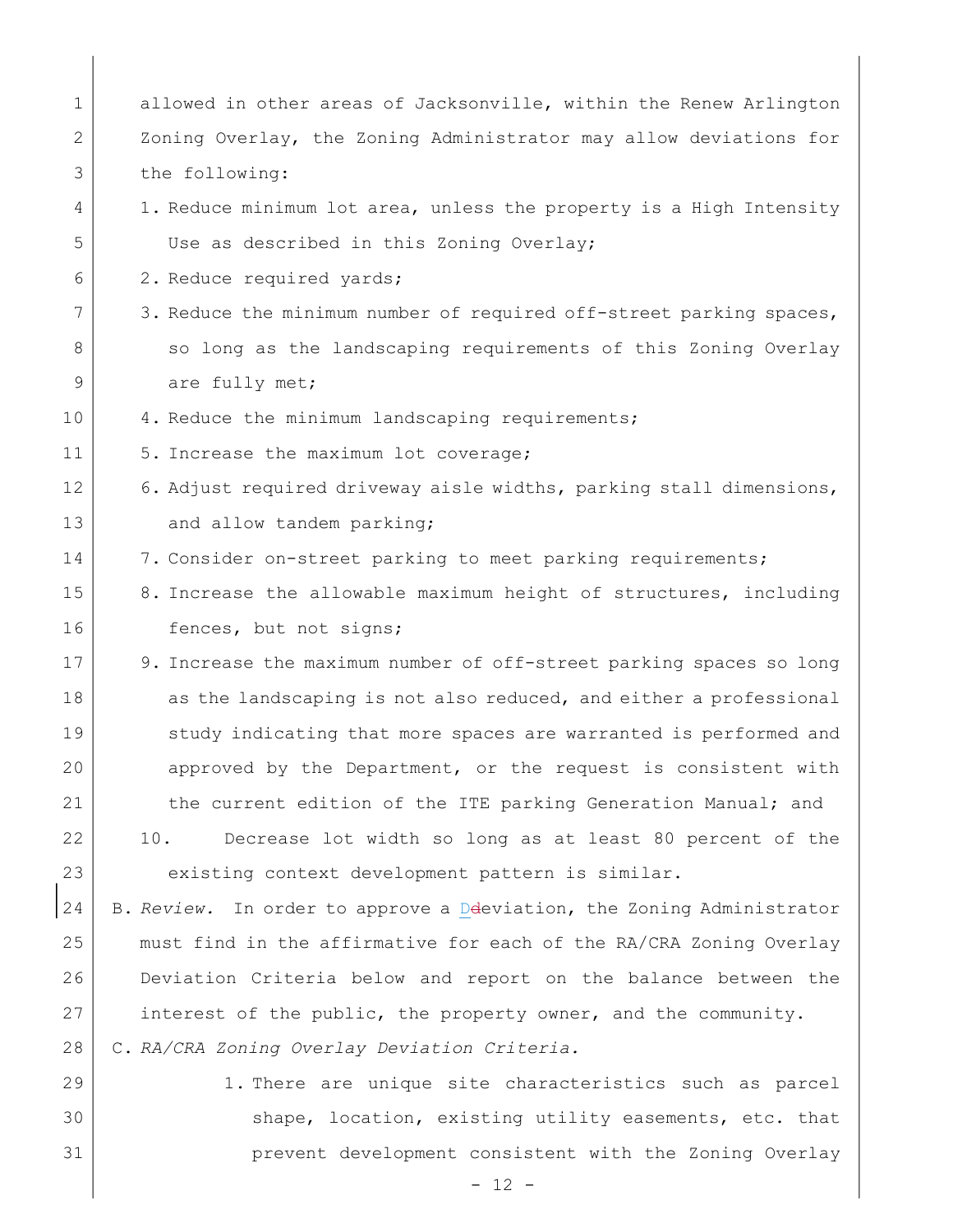1 Regulations.

- 2 2. The effect of the proposed Deviation is consistent with 3 and furthers the objectives, policies, design and 4 intentions of the Zoning Overlay;
- 5 3. The proposed Deviation will not diminish property values 6 in the area surrounding the site and will not interfere 7 with or injure the rights of adjacent properties but 8 | would accomplish an additional public benefit;
- 9 4. The request is not a self-imposed hardship; and
- 10 5. The proposed Deviation will not be detrimental to the 11 | public health, safety or welfare, result in additional 12 public expense or the creation of nuisances.
- 13 | D. Appeals of Zoning Administrator's Decision on Administrative 14 Deviation. Appeals from the decision of the Zoning Administrator 15 on a property within the RA/CRA Zoning Overlay Area shall not be 16 to the Planning Commission, but rather to the City Council.
- 17 1. Standing. The Applicant or any other adversely affected person 18 may appeal a final written decision of the Zoning Administrator. 19 2. Notice. Notice of Appeal shall be provided to the Legislative 20 Services Division within 14 days of the effective date of the 21 written decision, and shall be accompanied by a filing fee as 22 | found in www.coj.net/fees, together with a notification fee for 23 each required notification. The Notice of Appeal shall be in a 24 form created by the Planning and Development staff in 25 consultation with the Office of General Counsel.
- 26 3. Standard of Review. The Council's review of the appeal shall be 27 limited to a consideration of whether:
- 28 a. The applicable design criteria contained in the Zoning 29 Overlay were properly applied by the Zoning Administrator; 30 b. The decision was supported by competent, substantial 31 evidence; and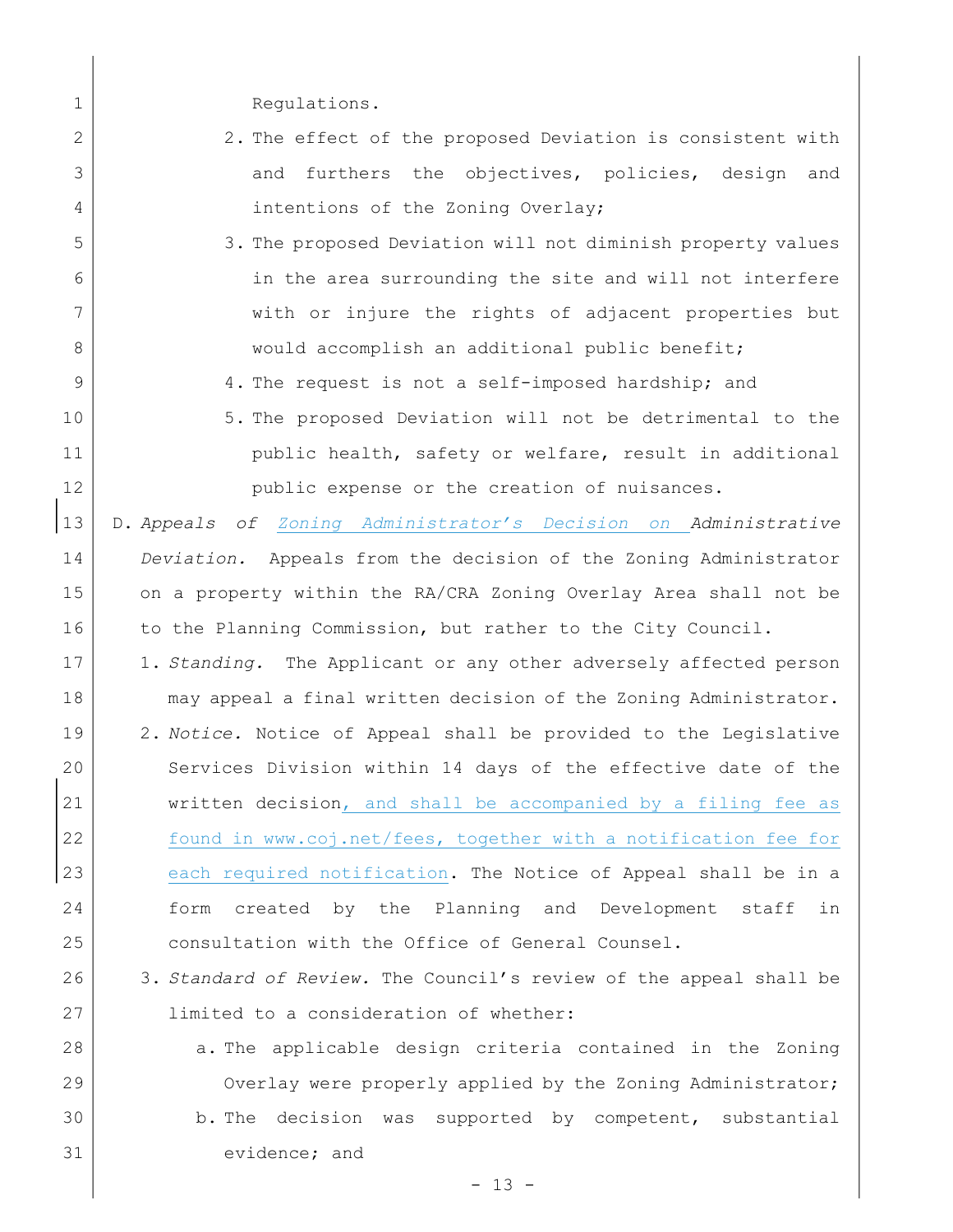1 c. Procedural due process was afforded. 2 4. Procedural Matters. The appellate procedure in Sec. 656.142, 3 Ordinance Code, shall be followed. The Council shall have the 4 authority to: 5 **5 b** a. Adjourn, continue, or grant extensions of time for 6 6 compliance with these rules, whether or not requested by a 7 party, provided no requirement of law is violated; 8 b. Keep a record of all persons requesting notice of the 9 decision in each case; 10 c. Grant withdrawal requests by the appellant; 11 d. Enter into settlement agreements regarding the matter 12 appealed, so long as there is no financial impact to the 13 City; and 14 e. Individually view the property which is the subject of the 15 appeal. 16 5. Decision. The Council may affirm or reverse each written 17 decision, or it may remand the matter back to the Zoning 18 | Administrator with specific instructions for further action. The 19 Council's decision shall be reduced to writing and shall become 20 effective upon filing the decision with Legislative Services. 21 | E. Appeal of City Council decision to the Courts. The decision of  $22$  the City Council constitutes the final agency action of the City 23 of Jacksonville relative to the request. These decisions may be 24 challenged by any person with standing as authorized by state law. 25 | F. Return of fees and notice cost. If the Administrative Deviation 26 is approved upon appeal to either the City Council or Court, the 27 property owner is entitled to the return of the City filing fee 28 and notice costs for the appeal. 29 Section 32. Directive to the Municipal Code 30 | Corporation. The Municipal Code Corporation ("Municode") is directed

31 to insert a date certain, which shall be supplied by the Office of